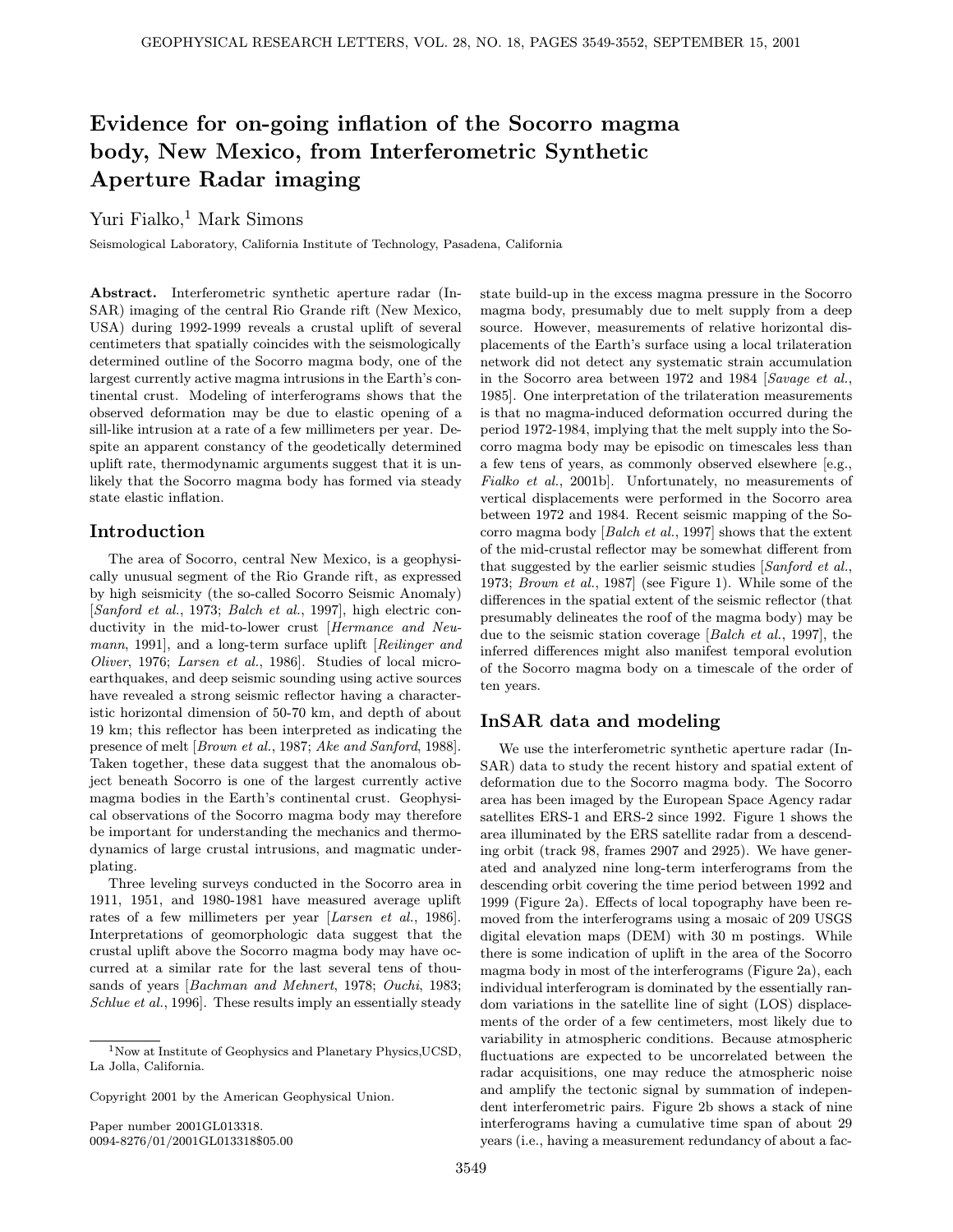

Figure 1. Digital elevation map of the Socorro area. White contours outline the lateral extent of a mid-crustal reflector, as inferred from seismic data by Sanford et al. [1973] (dashed line), and Balch et al. [1997] (solid line). Black squares denote ERS radar scenes for the descending orbit (track 98, frames 2907 and 2925). White arrow indicate the look direction of the satellite radar.

tor of four). Shown in color in Figure 2b are relative LOS displacements between the satellite and the Earth's surface. White areas in Figure 2b denote regions of poor radar phase coherence (e.g., due to changes in the reflective properties of the ground with time), and radar lay-overs due to steep topography.

The stacking procedure involves a loss of data over an area representing a union of all decorrelation areas in the original interferograms. Fortunately, the radar phase coherence is preserved in the area of the Socorro magma body. The stacked InSAR data clearly show the LOS displacements toward the satellite over an area that spatially coincides with the location of the mid-crustal reflector beneath Socorro. We interpret the observed radar LOS displacements as indicating the crustal uplift above the Socorro magma body. Assuming a constant rate of deformation, the inferred uplift amplitude of 8 to 10 centimeters over 29.3 years spanned by the stacked interferograms suggests an average uplift rate of 2-3 mm/yr during seven years of InSAR observations (i.e., between 1992 and 1999). This estimate is similar to those deduced from the leveling data (representing an average uplift rate over a few tens of years) [Reilinger and Oliver, 1976; Larsen et al., 1986]. Therefore it appears that the inflation of the Socorro magma body has continued at a long-term steady state rate between 1992 and 1999.

The leveling surveys also revealed narrow subsidence areas at the northern and southern edges of the seismic reflector, with amplitude comparable to the central uplift. Larsen et al. [1986] proposed that these subsidence areasare due to magma withdrawal from spheroidal chambers at the periph-



Figure 2. (a) Observed LOS displacements in the Socorro area for nine interferograms used in this study. Data are plotted along the profile AA'. Also shown are the InSAR acquisition dates for each pair (month/day/year), and the corresponding height of ambiguity (DEM error necessary to produce 2.8 cm of spurious LOS displacement). (b) A stack of radar interferograms listed in Figure 2a. Coordinates denote the West-East (horizontal axis) and North-South (vertical axis) distance in kilometers, with origin at 107◦W, 34◦N. Positive LOS displacements denote motion toward the satellite. Solid and dashed contours show the extent of the crustal reflector, as in Figure 1. (c) Best-fitting model of the Socorro uplift. Dotted circles denote two horizontal penny-shaped cracks used to approximate the Socorro magma body. The assumed crack depth is 19 km. (d) Residual after subtracting the model (c) from the data (b). (e) Stacked InSAR data and model predictions along the profile AA'. Triangles are the observed, and dots are the modeled LOS displacements from a 3 km-wide swath along the profile.

ery of the Socorro sill [Larsen et al., 1986]. The InSAR data do not confirm existence of a large-amplitude localized subsidence at the southern tip of the intrusion (unfortunately, no data are available at the North due to decorrelation). Instead, there is an indication of a peripheral subsidence at the western margin of the Socorro anomaly (Figures 2b, d), and perhaps a small-amplitude subsidence "moat" surrounding the central uplift (Figures 2d,e). Subsidence to the west of of the Socorro magma body is also seen in the leveling data [Larsen et al., 1986]. Observations shown in Figure 2 argue against a hypothesis of isolated deflation sources at the edge of the Socorro sill [Larsen et al., 1986], but may be consistent with subsidence being due to peripheral inelastic deformation (e.g., ring faulting) associated with magma withdrawal from a deep source feeding the mid-crustal magma body [Guterman et al., 1996; Fialko et al., 2001b]. A combination of inflation and subsidence sources may be responsible for the absence of a measurable horizontal strain accumulation across the Socorro trilateration network during 1972-1984 [Savage et al., 1985]. A broad subsidence area in the northern part of the interferogram is likely to be due to ground water withdrawal near Albuquerque [*Larsen et al.*, 1986].

While measurements of only one component of surface displacement field do not allow robust inferences about the depth and geometry of a magma chamber [Fialko et al., 2001b], we can test whether the central uplift around Socorro is consistent with a build-up in the excess magma pres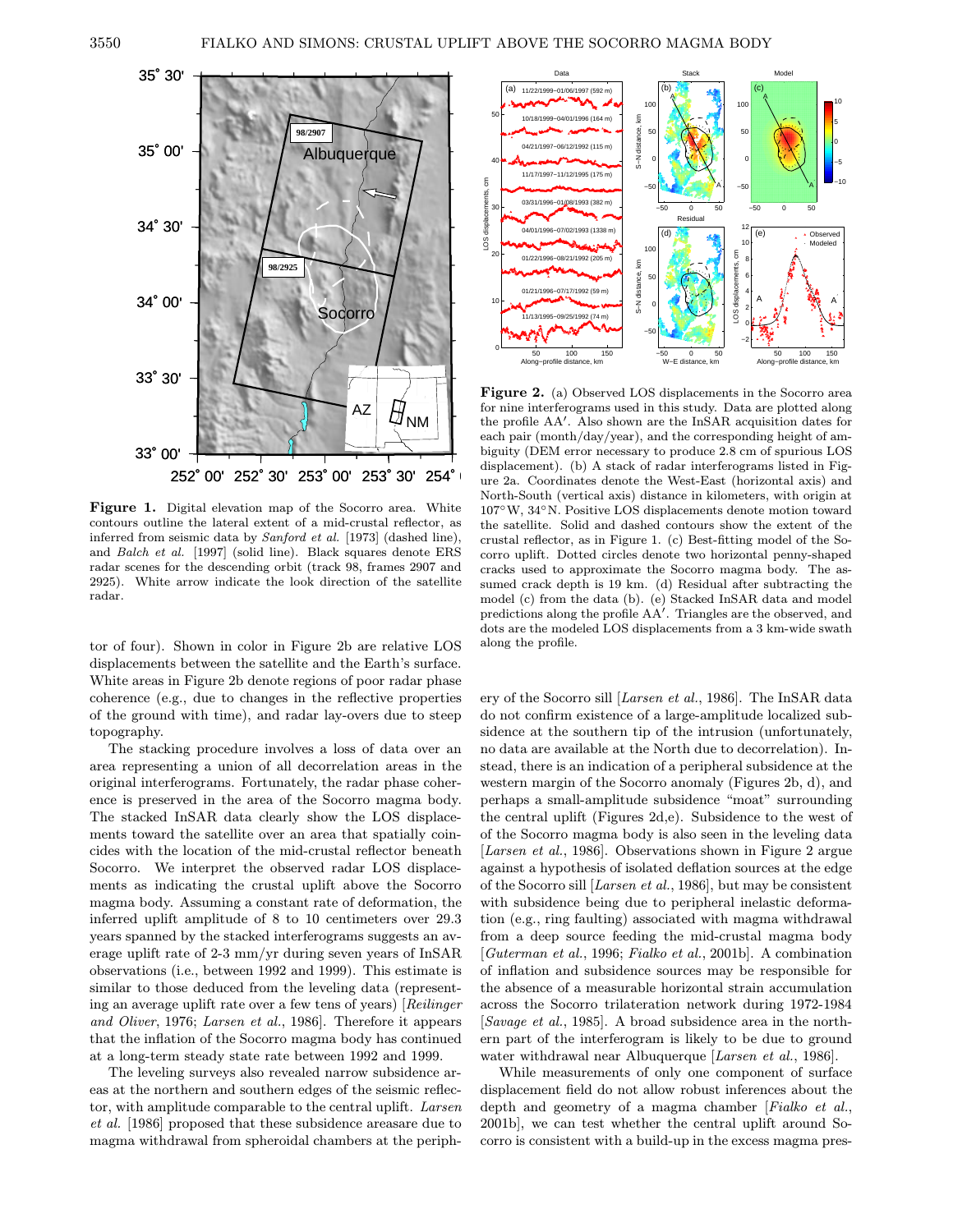sure in the mid-crustal sill imaged by seismic studies. We model the observed LOS displacements using semi-analytic solutions for a horizontal circular tensile crack in an elastic half-space [Fialko et al., 2001a]. Because both the seismic and InSAR data suggest that the Socorro sill may be elongated in the north-south direction, we approximate the sill by a superposition of two cracks at the seismically determined depth of 19 km. The crack radii, horizontal coordinates, and the excess magma pressure that best explain the InSAR observations are found through a constrained non-linear least square minimization [Fialko and Simons, 2000]. We do not model marginal subsidence because (i) only limited data is available on the intrusion periphery due to decorrelation of the radar images, and (ii) the nature of the observed subsidence is not well understood (in particular, an assumption of elastic deformation of the Earth's crust may not hold) [Larsen et al., 1986; Fialko et al., 2001b]. The calculated LOS displacements are shown in Figure 2c along with the outlines of the seismic reflector (solid and dashed contours), and horizontal circular cracks corresponding to the best fitting solution (dotted circles). Figure 2d shows a residual after subtracting the best fitting model from the data, and Figure 2e shows a NW-SE profile (AA') across the Socorro anomaly with the observed and modeled LOS displacements. As one can see from Figure 2, locations of deformation sources obtained from our inversion are in good agreement with the mid-crustal reflector mapped by a recent seismic study [Balch et al., 1997]. Therefore we conclude that the elastic inflation of the Socorro magma body is a likely cause of uplift imaged by the InSAR.

#### Discussion

Interpretations of seismic data suggest that the current volume of the Socorro magma body is of the order of  $10^2 - 10^3$  cubic kilometers [Ake and Sanford, 1988; Balch et al., 1997]. Our modeling of the InSAR data suggest that the volume of the Socorro magma body increases at a rate of  $6 - 8 \times 10^{-3}$  km<sup>3</sup>/yr. A similar inflation rate is inferred form interpretation of the leveling data corresponding to a deformation period between 1911 and 1981 [Fialko et al., 2001b]. Thus, the current volume of the Socorro magma body might have been produced by a steady state inflation over  $10^4 - 10^5$  years. A general agreement between the total uplift amplitude of the order of 100 m [Bachman and Mehnert, 1978; Ouchi, 1983], and the seismically inferred present thickness of the Socorro sill [Ake and Sanford, 1988], on one hand, and the apparent constancy of the uplift rate deduced from the geodetic data, on the other hand, have prompted suggestions that the magma body has been formed in the result of magma injection at a nearly constant rate since late Pleistocene [Larsen et al., 1986; Schlue et al., 1996]. These observations present something of a paradox, as a sheet intrusion having thickness of the order of 100 m is not thermally viable over a time period of the order of  $10<sup>4</sup>$ years. In particular, sill intrusion into sub-solidus rocks implies magma freezing at an average rate of the order of  $\kappa/w$ , where w is the intrusion thickness, and  $\kappa$  is the thermal diffusivity of the host rocks, provided that magma loses heat by conduction alone [e.g., Fialko and Rubin, 1999]. For  $w = 100$ m and  $\kappa = 10^{-6}$  m<sup>2</sup>/s, the corresponding freezing rate is of the order of a few tens of centimeters per year, greatly exceeding the observed uplift rate. The average freezing rate is larger for thinner intrusions, and/or in the presence of convection within the magma body. The above estimate of the freezing rate is not significantly perturbed even if the host rock temperature is near the solidus (e.g., if rocks have been "pre-heated" by previous magma injections), provided that the magma solidus is higher still (as is likely the case for basalts intruding the middle continental crust). One may expect that the near-solidus host rocks have viscouslike long-term response to stress perturbations due to the intrusion emplacement. Finite element modeling of a sill intrusion in a rheologically stratified half-space (unpublished results by the authors) indicates that visco-elastic relaxation is unlikely to explain the observed deformation, as viscous flow in the mid-to-lower crust gives rise to an uplift pattern that is too broad compared to the observed one, for a reasonable range of the crust and mantle rheologies. Thermal arguments therefore suggest that the emplacement of the Socorro sill may have occurred relatively recently (e.g., within the last several hundreds of years or so). In this case, the geodetically documented uplift over the last ∼90 years may result from either a continued magma supply, or thermodynamic effects (in particular, volume changes associated with the in situ crustal melting) due to heat advected by the intrusion of mafic (presumably, mantle) melts [Fialko et al., 2001b]. We note that an apparent variability in the extent of the crustal reflector suggested by seismic studies (Figure 1) is correlated to changes in the extent of the surface uplift, as determined from a comparison between the leveling data [Larsen et al., 1986; Fialko et al., 2001b] and InSAR observations (Figure 2). This variability may indicate temporal (e.g., thermal) evolution of the Socorro magma body on a timescale of a few tens of years.

Alternatively, if magma-induced deformation is quasi steady state, the total thickness of the magma sill intruded in the middle crust beneath Socorro may be significantly greater than the estimated current thickness of the order of  $10^2$  m. Assuming conductive cooling, and a nearly constant melt injection rate, a sustained presence of melt over a time period of several tens of thousands of years requires injection of a magma sheet having cumulative thickness of several kilometers. In this case, one has to assume an essentially isostatic accommodation of the Socorro magma body, to satisfy the constraint of the long-term uplift of ∼100 m deduced from the geomorphologic data [Bachman and Mehnert, 1978; Ouchi, 1983]. A piston-like subsidence of a lower crustal block in response to magma withdrawal from a deep source might be a mechanism that created space for the bulk of the intrusion (e.g., similar to the results of physical analog experiments of Guterman et al [1996a]). Thus, a good agreement between the observed uplift, and that predicted using an elastic model (Figure 2) may not be indicative of an elastic accommodation of the entire magma body. The latter conclusion also stems from the fact that average strains associated with a sheet intrusion having thickness of the order of  $10^{2}-10^{3}$  m, and characteristic in-plane dimension of several tens of kilometers, are of the order of  $10^{-2}$  or greater, i.e., likely in excess of the elastic limit. Further theoretical studies are required to explore consequences and implications of the observed "instantaneous" elastic deformation, and the inferred long-term inelastic deformation associated with the emplacement of the Socorro magma body. More accurate constraints on the long-term history and spatial extent of the paleo uplift in the Socorro area (e.g., from detailed geo